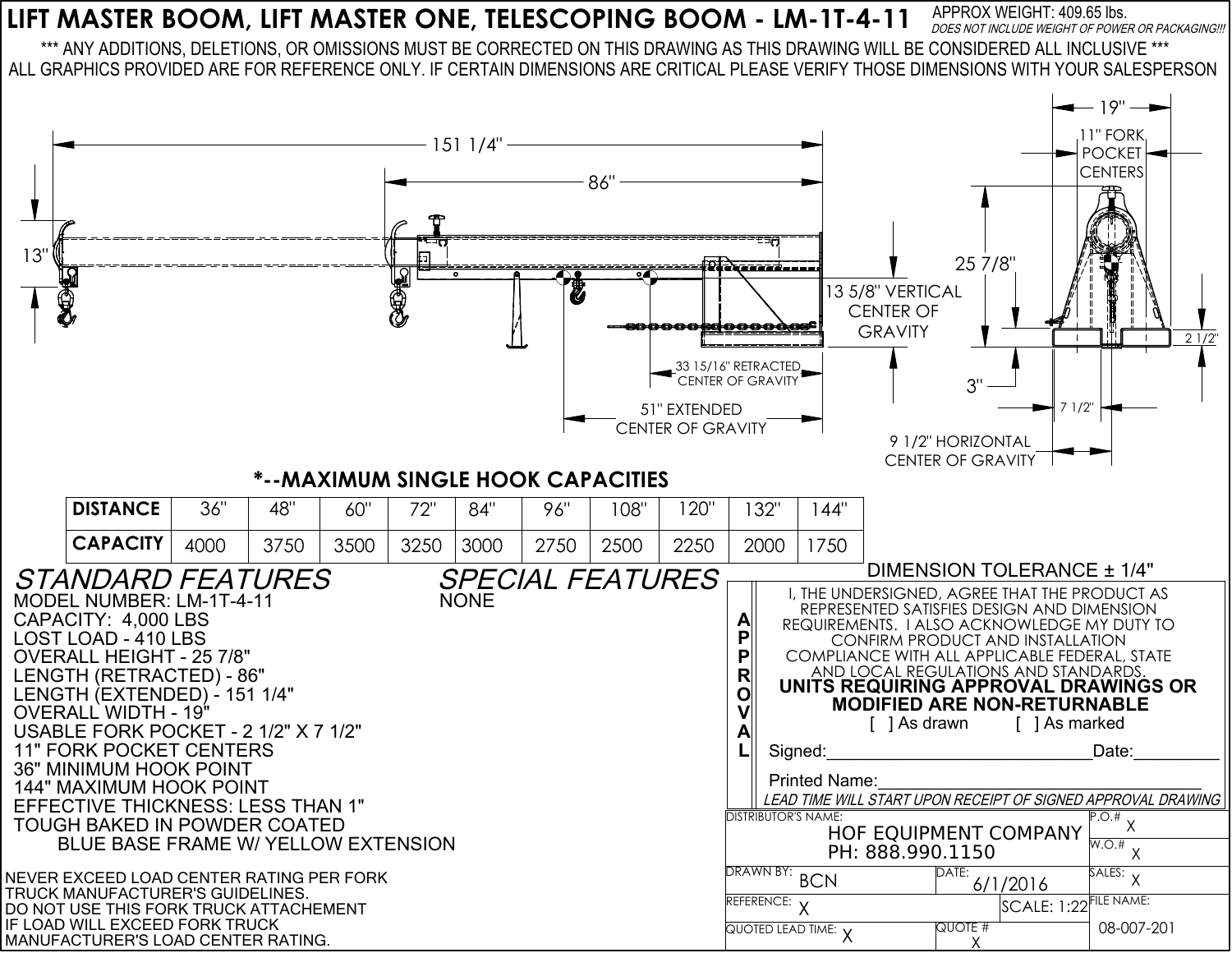## **LIFT MASTER BOOM, LIFT MASTER ONE, TELESCOPING BOOM - LM-1T-4-24** APPROX WEIGHT: 434.29 lbs. DOES NOT INCLUDE WEIGHT OF POWER OR PACKAGING !!!

\*\*\* ANY ADDITIONS, DELETIONS, OR OMISSIONS MUST BE CORRECTED ON THIS DRAWING AS THIS DRAWING WILL BE CONSIDERED ALL INCLUSIVE \*\*\* ALL GRAPHICS PROVIDED ARE FOR REFERENCE ONLY. IF CERTAIN DIMENSIONS ARE CRITICAL PLEASE VERIFY THOSE DIMENSIONS WITH YOUR SALESPERSON

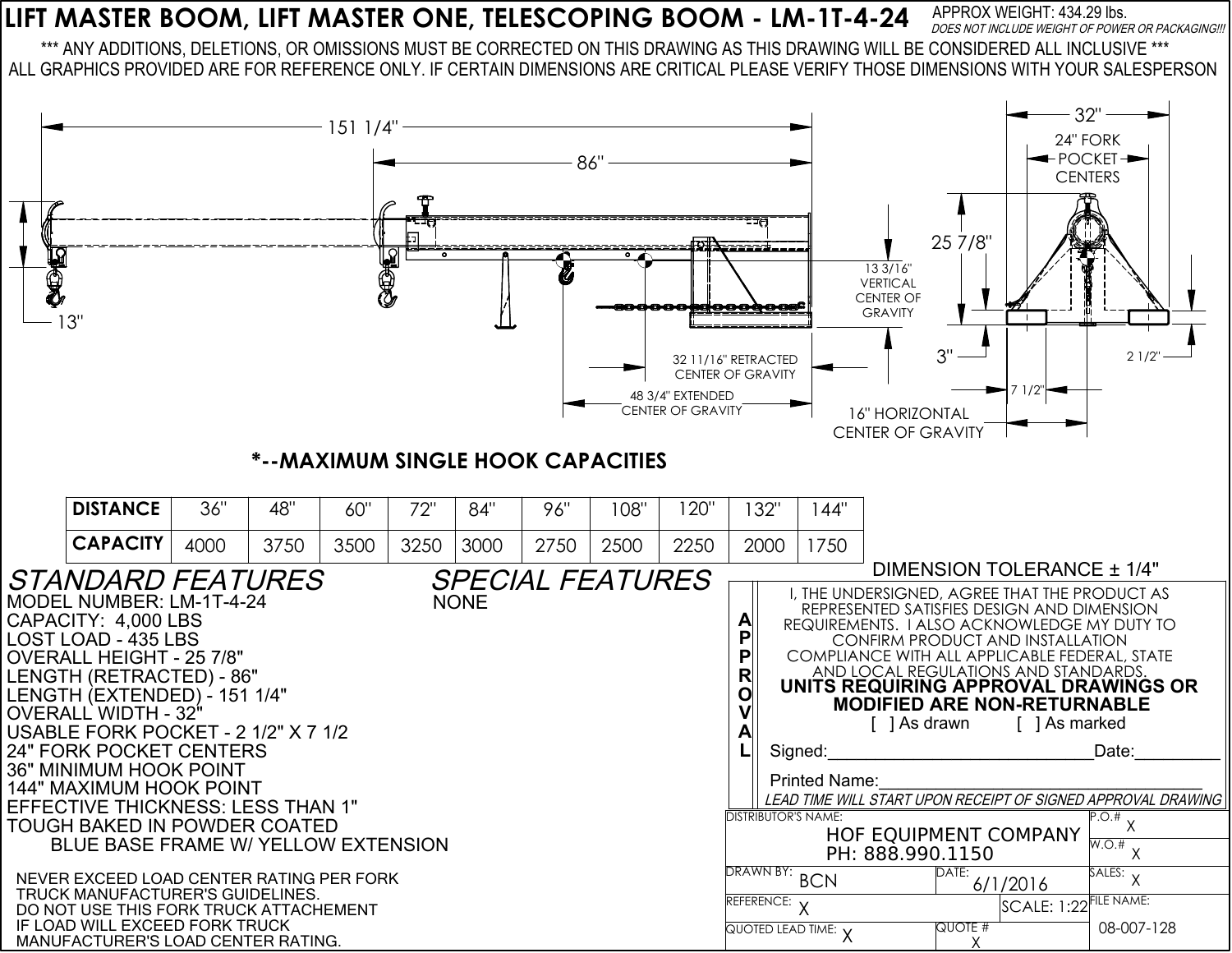## **LIFT MASTER BOOM, LIFT MASTER ONE, TELESCOPING BOOM - LM-1T-4-30** APPROX WEIGHT: 452.37 lbs. DOES NOT INCLUDE WEIGHT OF POWER OR PACKAGING!!!

\*\*\* ANY ADDITIONS, DELETIONS, OR OMISSIONS MUST BE CORRECTED ON THIS DRAWING AS THIS DRAWING WILL BE CONSIDERED ALL INCLUSIVE \*\*\* ALL GRAPHICS PROVIDED ARE FOR REFERENCE ONLY. IF CERTAIN DIMENSIONS ARE CRITICAL PLEASE VERIFY THOSE DIMENSIONS WITH YOUR SALESPERSON